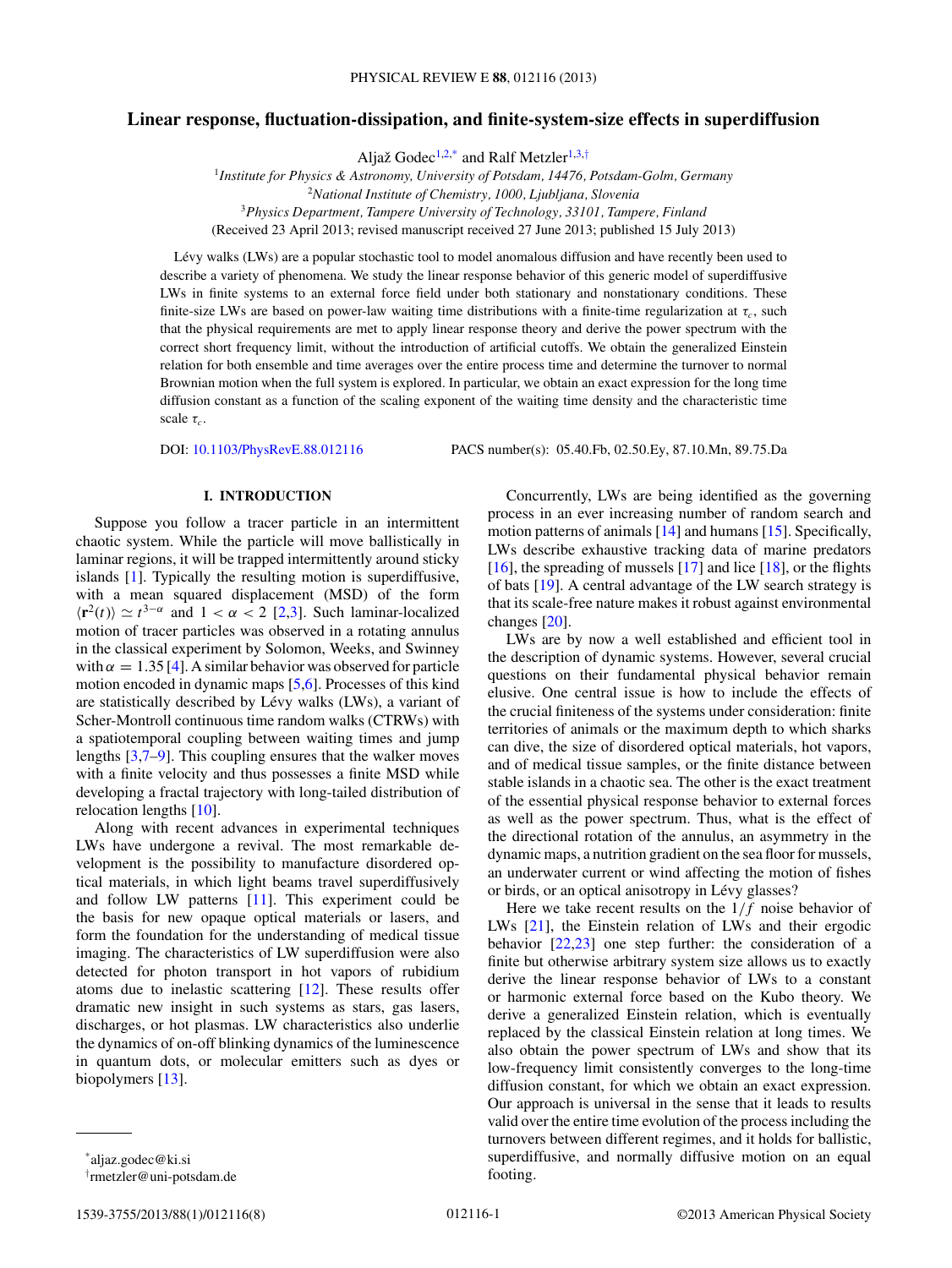### **II. RESULTS AND DISCUSSION**

#### **A. Time-averaged mean squared displacement**

<span id="page-1-0"></span>In the velocity model an LW moves to the left or right with fixed speed *v* [\[3\]](#page-6-0). It randomly changes directions after the expiration of a waiting time *t*. These waiting times are independent random variables with probability density  $\psi(t)$ [\[24\]](#page-7-0). The joint probability density for a jump of length *x* given the waiting time *t* is  $\Psi(x,t) = \frac{1}{2}\psi(t)\delta(|x| - vt)$ , and thus confines the free paths of the LW within an expanding horizon at positions *vt* [\[24\]](#page-7-0). For  $\psi(t)$  we choose the form

$$
\psi(t) = \frac{\tau_c^{\alpha}}{\Gamma(-\alpha, \tau_c^{-1})(1+t)^{1+\alpha}} \exp\left(-\frac{1+t}{\tau_c}\right), \quad (1)
$$

turning over from the power-law form  $\psi(t) \simeq (1 + t)^{-(1 + \alpha)}$ for  $t \ll \tau_c$  to an exponential wing at  $t \gg \tau_c$  [\[25\]](#page-7-0) and mean sojourn time

$$
\overline{\tau} \equiv \int_0^\infty \tau \psi(\tau) d\tau = \frac{\tau_c \Gamma(1 - \alpha, \tau_c^{-1})}{\Gamma(-\alpha, \tau_c^{-1})} - 1. \tag{2}
$$

For a finite system the turnover time  $\tau_c$  is related to the system size *L* via the scaling  $\tau_c \simeq L/|v|$ , and is thus a natural physical parameter. While  $\tau_c$  can, in principle, be chosen arbitrarily large and thus the power-law form of  $\psi(t)$  dominates the LW,

the presence of  $\tau_c$  ensures that the process eventually diffuses normally and that it fulfills the physical conditions to apply linear response theory. Such finite-size effects were indeed observed empirically for LW dynamics in optical materials [\[11\]](#page-7-0), of tracers in the rotating annulus [\[4\]](#page-6-0), and for animal motion [\[18,19\]](#page-7-0).

Our derivations are based on the velocity autocorrelation  $C_v(t) = \lim_{t' \to \infty} |t' - t|^{-1} \int_0^{|t'-t|} v(t'')v(t'' + t) dt''$ . From the renewal approach [\[5,22\]](#page-7-0) we obtain

$$
C_v(t) = v^2 \frac{\Gamma\left(1-\alpha,\frac{1+|t|}{\tau_c}\right) - \left(\frac{1+|t|}{\tau_c}\right) \Gamma\left(-\alpha,\frac{1+|t|}{\tau_c}\right)}{\Gamma\left(1-\alpha,\tau_c^{-1}\right) - \tau_c^{-1} \Gamma\left(-\alpha,\tau_c^{-1}\right)} \qquad (3)
$$

with the upper incomplete  $\Gamma$  function  $\Gamma(a,z)$  [\[26\]](#page-7-0). In Fig. [1,](#page-2-0) Eq. (3) agrees perfectly with numerical simulations. Via the Kubo formula  $[27]$ , from Eq.  $(3)$  we obtain the time-averaged MSD

$$
\overline{\delta^2(\Delta)} = \lim_{T \to \infty} \frac{1}{T - \Delta} \int_0^{T - \Delta} [x(t + \Delta) - x(t)]^2 dt \qquad (4)
$$

in terms of the lag time  $\Delta$  and the measurement time *T*. It was noted previously  $[28]$  that  $\overline{\delta^2(\Delta)}$  is equivalent to the stationaryensemble average  $\langle x^2(t) \rangle_s$  of a system prepared at  $t = -\infty$ (i.e., independent of its initial condition) and recorded from  $t = 0$ . The exact result becomes

$$
\overline{\delta^2(\Delta)} = 2 \frac{\tau_c^2 \sum_{k=2}^3 \frac{(-1)^k}{k!} \left\{ \left(\frac{1+\Delta}{\tau_c}\right)^k \Gamma\left(3-k-\alpha,\frac{1+\Delta}{\tau_c}\right) + \left(\frac{1+\Delta}{\tau_c}\right)^{3-k} \left[\Gamma\left(k-\alpha,\tau_c^{-1}\right) - \Gamma\left(k-\alpha,\frac{1+\Delta}{\tau_c}\right)\right] \right\} + \Theta}{\Gamma\left(1-\alpha,\tau_c^{-1}\right) - \tau_c^{-1} \Gamma\left(-\alpha,\tau_c^{-1}\right)},\tag{5}
$$

where we have introduced the auxiliary abbreviation

$$
\Theta = (1 + \Delta) \left\{ \tau_c^{1+\alpha} e^{-1/\tau_c} - \Gamma(-\alpha, \tau_c^{-1}) (\alpha \tau_c + 1/2) \right\}
$$
  
- 
$$
\Gamma(-\alpha, \tau_c^{-1}) (\alpha \tau_c / 2 - 1/3).
$$
 (6)

The scaling behavior at intermediate times  $1 \ll t \ll \tau_c$  follows from the expansion

$$
\Gamma(a,z) = \Gamma(a) - \sum_{k=0}^{\infty} (-1)^k \frac{z^{k+a}}{k!(k+a)} \tag{7}
$$

and the expansion of Eq. (2)

$$
\overline{\tau} \sim \begin{cases} \frac{\tau_c^{1-\alpha} \Gamma(2-\alpha)}{1-\alpha(1-\tau_c^{-1})}, & 0 < \alpha < 1, \\ \frac{2-\alpha(1-\tau_c^{-1})}{(2-\alpha)[\alpha(1-\tau_c^{-1})-1]}, & 1 < \alpha < 2. \end{cases}
$$
(8)

The intermediate scaling behavior reads

$$
\left\langle \overline{\delta^2(\Delta)} \right\rangle \sim \begin{cases} t^2, & 0 < \alpha < 1, \\ 2\zeta t^{3-\alpha}, & 1 < \alpha < 2, \end{cases} \tag{9}
$$

where  $\zeta = 1/(3 - \alpha)(2 - \alpha)$ . These are the familiar ballistic and subballistic diffusion behaviors of LWs, for diverging  $(0 < \alpha < 1)$  and finite  $(1 < \alpha < 2)$  mean waiting times [\[3](#page-6-0)[,5,24\]](#page-7-0). As expected, beyond  $\tau_c$  the motion becomes normally diffusive  $\overline{\delta^2(\Delta)} \sim D(\alpha, \tau_c) \Delta$ . The long-time diffusion constant is analyzed below. The right panel of Fig. [1](#page-2-0)

shows excellent agreement between our rigorous theoretical result (5) and simulations. The anomalous to normal diffusion turnover indicates a separation of time scales, see below.

We emphasize that even for long time series, in which the particle traverses the system repeatedly, we observe an anomalous scaling of  $\overline{\delta^2}$  on time scales shorter than  $\tau_c$ . As shown below, however, the diffusion coefficients in both the anomalous and normal regimes explicitly depend on *α*. Note that also for finite-size LWs finite *T* effects of trajectories are relevant [\[22\]](#page-7-0).

#### **B. Linear response theory**

We now turn to the linear response of an LW to a small external perturbation  $H_p = -xf(t)$ , where  $f(t)$  may be explicitly time dependent. Similar to the independence of the waiting time density  $\psi(t)$  of an external force field of uncoupled CTRW processes [\[8,29\]](#page-7-0), a biased LW still switches between  $\pm v$ , albeit asymmetrically [\[30\]](#page-7-0). With the characteristic time scale  $\tau_c$ , the diffusivity converges,  $D(\alpha, \tau_c) = \lim_{t \to \infty} \int_0^t C_v(t')dt' < \infty$ , so that we may apply linear response theory. Note that the general problem of linear response in superdiffusion remains open, and thus the study case of LWs is even more relevant [\[31\]](#page-7-0).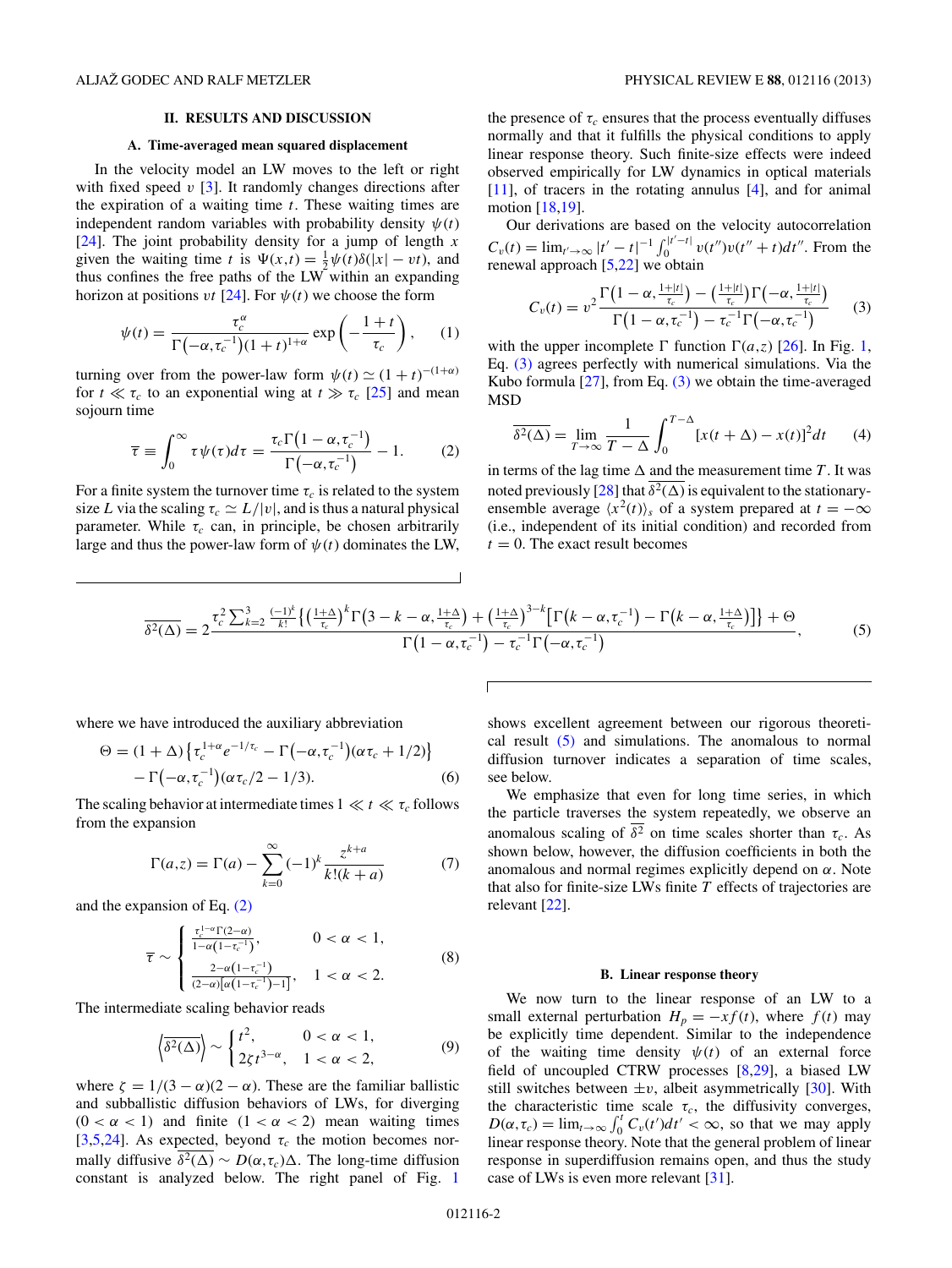<span id="page-2-0"></span>

FIG. 1. (Color online) Time evolution of the velocity autocorrelation  $C_v(t)$  (left) and time-averaged MSD  $\overline{\delta x^2}$  (right). Symbols represent simulations results, full lines are evaluated from Eqs. [\(3\)](#page-1-0) and [\(5\).](#page-1-0) Dashed lines depict the asymptotic scaling. Results are shown for  $\alpha = 0.5$ , 1.2, and 1.7, as indicated. The simulation results were obtained from ensembles of 10<sup>4</sup> trajectories of length  $10^8 \Delta_1$ , and  $\tau_c = 10^4$  (used in all graphs).

Applying linear response theory for given  $H_p$ , we obtain the perturbed velocity

$$
\langle v(t) \rangle_p \equiv \frac{d}{dt} \langle x(t) \rangle_p = \int_{-\infty}^t \beta C_v(t - t') f(t') dt', \qquad (10)
$$

where  $\beta = 1/(k_B T)$  is the inverse thermal energy. Consider first a constant force  $f$  switched on at  $t = 0$ . With the velocity autocorrelation [\(3\)](#page-1-0) the average velocity in the perturbed ensemble becomes

$$
\langle v(t) \rangle_p = \frac{\beta f}{\mathcal{N}} \left[ \sum_{k=0}^2 \frac{(-1)^{k+1}}{2^{\delta_{k,1}-1} k!} \Gamma\left(\alpha, \frac{1+t}{\tau_c}\right) + \frac{\Lambda(\alpha, \tau_c)}{2} \right],\tag{11}
$$

where we use the abbreviation

$$
\mathcal{N} = \Gamma\left(1 - \alpha, \tau_c^{-1}\right) - \tau_c^{-1} \Gamma\left(-\alpha, \tau_c^{-1}\right),\tag{12}
$$

and where  $\delta_{k,1}$  is the Kronecker symbol. Moreover, the parameter  $\Lambda$  is defined through

$$
\Lambda(\alpha, \tau_c) = \Gamma(-\alpha, \tau_c^{-1}) \left[ 2\alpha \tau_c^{-1} + \alpha(\alpha - 1) + \tau_c^{-2} \right] + \tau_c^{\alpha} e^{-1/\tau_c} \left( 1 - \alpha - \tau_c^{-1} \right). \tag{13}
$$

The instantaneous response irrespective of  $\alpha$  is linear for the velocity,  $\langle v(t) \rangle_p \sim t$ , corresponding to the ballistic initial

dynamics. At intermediate times  $1 \ll t \ll \tau_c$  we find

$$
\langle v(t) \rangle_p \sim \beta f \begin{cases} t, & 0 < \alpha < 1, \\ \frac{1}{2-\alpha} t^{2-\alpha}, & 1 < \alpha < 2, \end{cases} \tag{14}
$$

i.e., a nonlinear *anomalous* drift

$$
\langle x(t) \rangle_p \sim \beta f \begin{cases} \frac{1}{2}t^2, & 0 < \alpha < 1, \\ \frac{1}{(2-\alpha)}t^{3-\alpha}, & 1 < \alpha < 2. \end{cases}
$$
 (15)

In analogy to the unperturbed MSD,  $\langle x(t) \rangle_p$  scales ballistically for  $0 < \alpha < 1$  and subballistically for  $1 < \alpha < 2$  (Fig. 2). We stress that the average velocity in the perturbed (stationary) ensemble is time dependent and thus different from the case of perturbed maps [\[32\]](#page-7-0). In the limit  $t \gg \tau_c$  we find the constant drift velocity  $\langle v(t) \rangle_p = \beta f D(\alpha, \tau_c)$ ,

$$
D(\alpha, \tau_c) = \frac{1}{2\tau_c \mathcal{N}} \sum_{k=0}^{2} 2^{\delta_{k,1}} (-\tau_c)^k \Gamma(k - \alpha, \tau_c^{-1}), \qquad (16)
$$

compare to Fig. [3.](#page-3-0) With the Kubo formula we then recover the Einstein relation

$$
\langle x(t) \rangle_p = \frac{1}{2} \beta f \langle x^2(t) \rangle_s \tag{17}
$$

between the drift  $\langle x(t) \rangle_p$  and the stationary MSD  $\langle x^2(t) \rangle_s$ , valid for all *t*. As a transient, this includes the generalized Einstein relation [\[33\]](#page-7-0) with the nonlinear drift  $\langle x(t) \rangle_p \sim K_\mu t^\mu$ 



FIG. 2. (Color online) (Left) Drift velocity  $\langle v(t) \rangle_p$  normalized to  $\beta f D(\alpha, \tau_c)$  for  $\alpha = 0.5, 1.2$ , and 1.7. Symbols: Numerical integration of *βf Cv* (*t*). Full lines: Exact analytical solution (11). (Right) Analytical solution (11) in units of *βf* with intermediate-time scaling. For visual convenience the cases  $\alpha = 1.2$  and 1.7 were scaled by a factor of 1/3 and 1/5, respectively.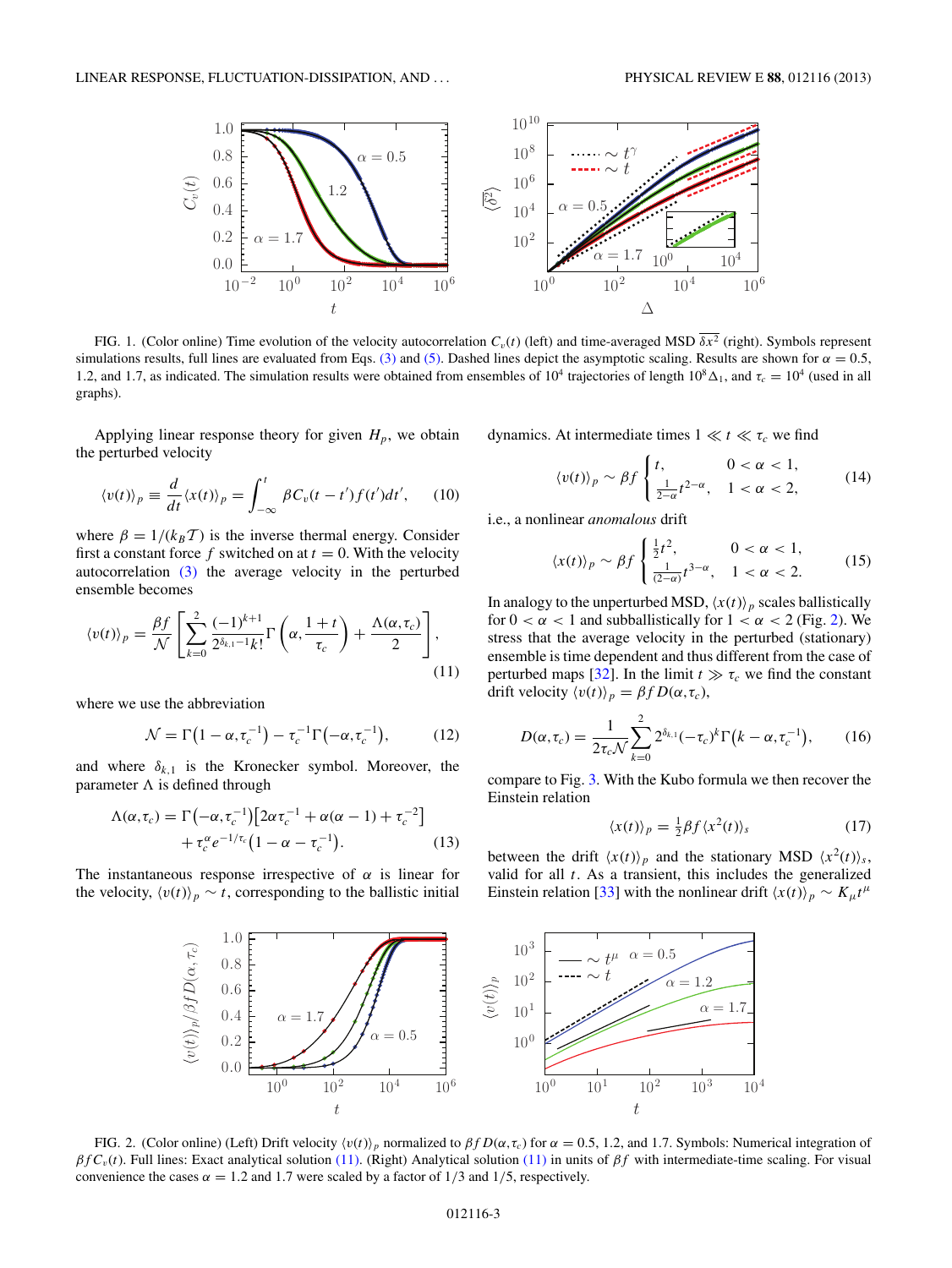<span id="page-3-0"></span>

FIG. 3. (Color online) (Left) Power spectrum of velocity fluctuations for  $\alpha = 0.5, 1.2$ , and 1.7. Symbols: Simulation results. Lines: Expected scaling behavior, see text. (Right) Long time diffusivity  $D(\alpha, \tau_c)$  versus  $\tau_c$  for the same  $\alpha$  values. Lines: Eq. [\(16\).](#page-2-0) Dashed lines: asymptotic scaling, Eq.  $(30)$ .

 $(\mu \neq 1)$ . Below we will see the alternative Einstein relation in the nonstationary ensemble. Figure [2](#page-2-0) shows excellent agreement between the numerical integration of the velocity autocorrelation and Eq. [\(14\).](#page-2-0) In Fig. [2,](#page-2-0) for the normalized drift velocity the response delay is shortest for the subballistic case  $1 < \alpha < 2$  and increases towards smaller  $\alpha$  values. As at long times the drift is proportional to  $D(\alpha, \tau_c)$ , however, the absolute drift is stronger for smaller  $\alpha$  (Fig. 3). Figure [2](#page-2-0) also shows the multiscale nature of  $\langle v(t) \rangle_p$  at larger  $\alpha$ , while the linear scaling for  $\alpha = 0.5$  is nicely fulfilled.

#### **C. Power spectrum**

We now consider a periodic perturbation *f* cos(*ωt*), i.e., we study the power spectrum of the velocity fluctuations

$$
S(\omega) = \lim_{T \to \infty} (2T)^{-1} \left| \int_0^T v(t) \exp(-i\omega t) dt \right|^2, \quad (18)
$$

which can be related to the response via the fluctuationdissipation theorem

$$
\langle v(t) \rangle_p = \beta f \text{Re}\{ S(\omega)e^{i\omega t} \}. \tag{19}
$$

We calculate  $S(\omega)$  from the Laplace transform of  $C_v(t)$  via

$$
S(\omega) = \lim_{\eta \to 0} [\tilde{C}_v(u = \eta + i\omega) + \tilde{C}_v(u = \eta - i\omega)].
$$
 (20)

The quantity  $\tilde{C}_v(u)$  is in turn related to the Laplace transform of the renewal expression

$$
\tilde{C}_v(u) = u^{-1} + \overline{\tau}u^{-2}(1 - \tilde{\psi}(u)).
$$
 (21)

The Laplace transform of  $\psi(t)$ ,  $\mathcal{L}\{\psi(t)\}\,$ , reads

$$
\tilde{\psi}(u) = \frac{\tau_c^{\alpha} \exp(u)}{\Gamma(-\alpha, \tau_c^{-1})} \left( u + \tau_c^{-1} \right)^{\alpha} \Gamma(-\alpha, u + \tau_c^{-1}). \tag{22}
$$

Depending on the scale of *u* relative to  $\tau_c^{-1}$ , it can be shown that  $\tilde{\psi}(u)$  has two different expansions given in Appendix [A.](#page-6-0) For  $\tau_c^{-1} \ll u \ll 1 \tilde{\psi}(u)$  behaves as

$$
\tilde{\psi}(u) \sim 1 + \frac{\mathcal{P}u^{\alpha}}{2} \left( 1 + \frac{\alpha}{\tau_c u} \right) + [\mathcal{B}(\alpha, \tau_c) - \overline{\tau}]u, \qquad (23)
$$

where we have introduced

$$
\mathcal{P} = \frac{\tau_c^{\alpha} \Gamma(-\alpha)}{\Gamma(-\alpha, \tau_c^{-1})},\tag{24}
$$

with the asymptotic behavior

$$
\mathcal{P} \sim \frac{\Gamma(-\alpha)\alpha(1-\alpha)}{1-\alpha(1-\tau_c^{-1})}
$$
\n(25)

as  $\tau_c \rightarrow \infty$ , and

$$
\mathcal{B}(\alpha,\tau_c) = \frac{\tau_c \Gamma(1-\alpha)}{\Gamma(-\alpha,\tau_c^{-1})} \left(1 + \frac{1}{\alpha \tau_c}\right),\tag{26}
$$

which in the limit  $\tau_c \to \infty$  behaves as  $\mathcal{B}(\alpha, \tau_c) \sim \overline{\tau}$  for 0 <  $\alpha < 1$  and as  $\mathcal{B}(\alpha, \tau_c) \sim \tau_c^{1-\alpha} \Gamma(2-\alpha) / [1-\alpha(1-\tau_c^{-1})]$  for  $1 < \alpha < 2$ . In the regime  $u \ll \tau_c^{-1} \tilde{\psi}(u)$  has the expansion

$$
\tilde{\psi}(u) \sim 1 - \overline{\tau}u + \overline{\tau}D(\alpha, \tau_c)u^2. \tag{27}
$$

Using the expressions in  $\tilde{C}_v(u)$  from above, we obtain the power spectrum given in Eq. [\(A2\)](#page-6-0) of the Appendix. The exact expressions contain alternating and oscillating series, which are quite difficult to evaluate numerically. We therefore focus on the asymptotic behavior. In the range  $\tau_c^{-1} \ll \omega \ll 1$ , we find

$$
S(\omega) \sim 2\xi_{\alpha}\omega^{\alpha-2} \bigg[ -\cos\left(\frac{\alpha\pi}{2}\right) + \frac{\alpha}{\omega\tau_c}\sin\left(\frac{\alpha\pi}{2}\right) \bigg], \quad (28)
$$

where

$$
\xi_{\alpha} = \begin{cases}\n-\tau_c^{\alpha - 1} / (\alpha + \tau_c^{-1}), & 0 < \alpha < 1, \\
\Gamma(2 - \alpha), & 1 < \alpha < 2.\n\end{cases}
$$
\n(29)

In the limit  $\omega \ll \tau_c^{-1}$  we have  $S(\omega) \sim 2D(\alpha, \tau_c)$ , the required convergence to the long time diffusion coefficient. Figure 3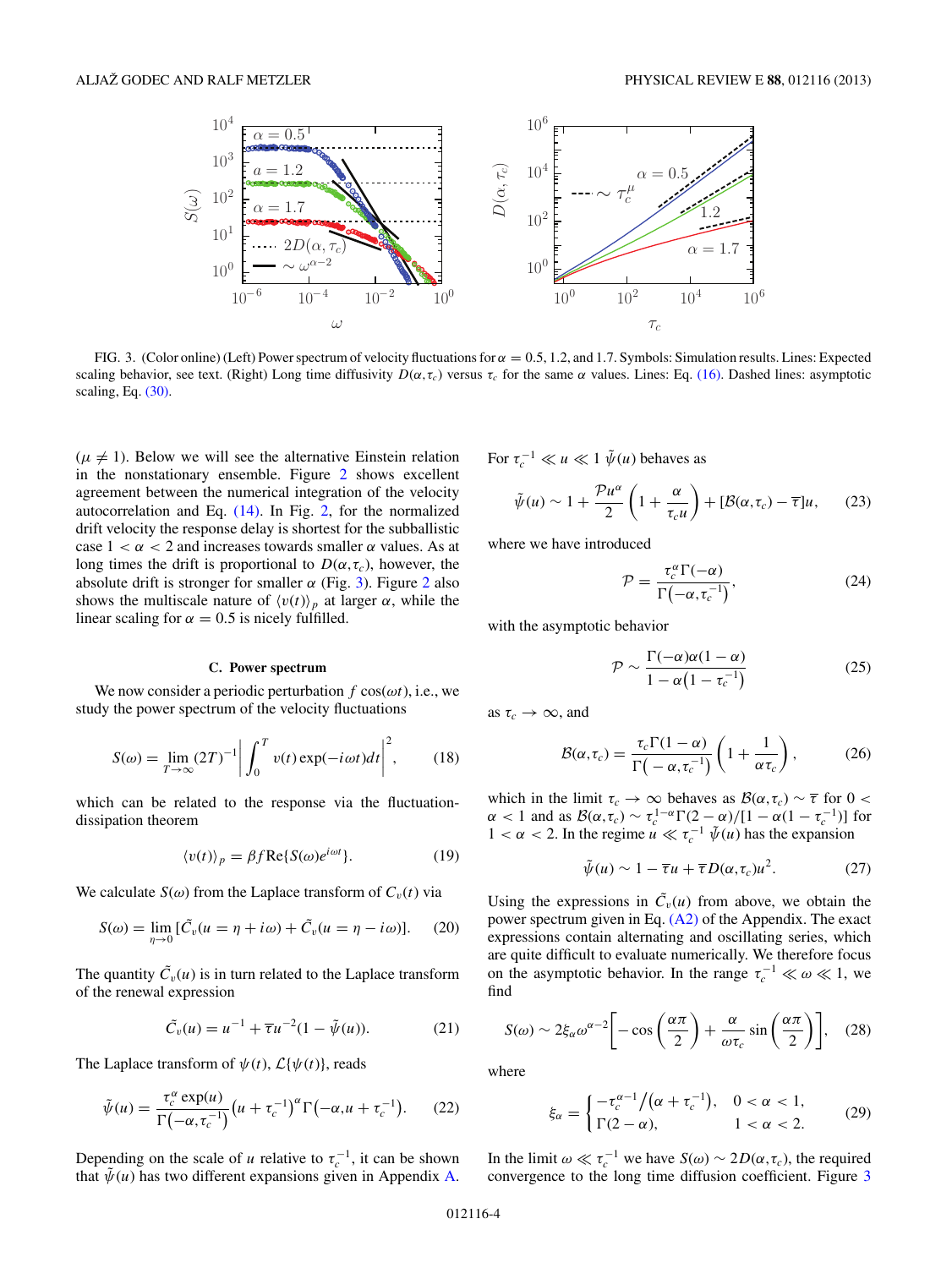<span id="page-4-0"></span>shows our asymptotic analytical forms of  $S(\omega)$  together with LW simulations and the direct transform of  $v(t)$ . The LW behavior is thus a direct generalization of the Lorentzian shape of the power spectrum of a random telegraph process, equivalent to an LW with exponential  $\psi(t)$ .

Moreover, it can be shown that  $D(\alpha, \tau_c)$  has the following asymptotic behavior in the regime  $\tau_c \to \infty$ ,

$$
D(\alpha, \tau_c) \sim \frac{|1-\alpha|}{2} \begin{cases} \tau_c, & 0 < \alpha < 1, \\ \alpha \Gamma(2-\alpha) \tau_c^{2-\alpha}, & 1 < \alpha < 2. \end{cases}
$$
 (30)

This rigorous result can also be obtained from scaling arguments: the characteristic time scale of the intermediate asymptotic dynamics is  $\tau_c$ . From Eq. [\(9\),](#page-1-0)  $\langle x^2(\tau_c) \rangle_s \sim \tau_c^{\gamma}$ , with  $\gamma = 2$  for  $0 < \alpha < 1$  and  $\gamma = 3 - \alpha$  for  $1 < \alpha < 2$ . Hence we find  $D(\alpha, \tau_c) \simeq \tau_c^{\gamma-1}$  (Fig. [3\)](#page-3-0): in unbounded systems, the diffusivity diverges with the system size.

The fluctuation-dissipation relation for LWs is thus

$$
S(\omega = 0) = 2D(\alpha, \tau_c) \sim \tau_c^{\min(1, 2-\alpha)}.
$$
 (31)

Thus, in superdiffusive systems  $S(\omega = 0)$  diverges at most linearly with the system size  $L \simeq \tau_c$ , such that for finite (but otherwise arbitrarily large) *L* the classical fluctuationdissipation theorem holds *rigorously*, without limitations. Moreover, as noted already in Ref. [\[5\]](#page-7-0) a scaling  $S(\omega) \sim \omega^{\alpha-2}$ extending to zero frequency for  $0 < \alpha < 1$  as expected from  $\psi(t)$  without regularization cannot be physical, as it would imply a divergence of  $C_v(t=0)$ , which by definition must be finite and proportional to  $\langle v^2 \rangle$ . In Refs. [\[5,21,28\]](#page-7-0) this incompatibility was avoided by assuming a low-frequency cutoff.

### **D. Ergodic properties and Einstein relations**

We now address the ergodic properties of finite-size LWs. A necessary requirement for ergodicity is that  $\lim_{t\to\infty} \frac{1}{t} \int_0^t C_v(t') dt' = 0$  [\[34,35\]](#page-7-0). We evaluated this integral in our derivation of Eq.  $(14)$ , from which we find for  $t, \tau_c \to \infty$  but  $t \ll \tau_c$  that the dynamics on intermediate time scales is nonergodic for  $0 < \alpha < 1$  as the integral tends to unity, see also Refs. [\[22,23\]](#page-7-0). For  $1 < \alpha < 2$  the integral converges to zero, formally indicating ergodicity. However, as shown previously  $[3,22,23]$  $[3,22,23]$  this regime features an ultraweak ergodicity breaking, see below.

As mentioned, the time-averaged MSD  $\overline{\delta^2(\Delta)}$  equals the ensemble MSD in the stationary state,  $\langle x^2(t) \rangle_s$  of a system prepared at  $t = -\infty$ , and thus  $\overline{\delta^2(\Delta)}$  and  $\langle x^2(t) \rangle_s$  are independent of the initial condition. In contrast, the ensemble averaged MSD  $\langle x^2(t) \rangle_{ns}$  in the nonstationary state refers to initiation at  $t = 0$ . Both conditions are experimentally relevant. In both cases the *observation* is assumed to start at  $t = 0$ . For LWs a stationary state exists for  $1 < \alpha < 2$  or, for any  $0 < \alpha < 2$ , if the power-law shape of  $\psi(t)$  is regularized at the time scale  $\tau_c$ .

To calculate  $\overline{\delta^2(\Delta)}$  we use the CTRW approach [\[28\]](#page-7-0), yielding the Laplace transform  $\overline{\delta^2(u)} = 2u^{-3} - 2u^{-4}(1 - \tilde{\psi}(u))/\overline{\tau}$ . In the intermediate, anomalous regime  $1 \ll \Delta, t \ll \tau_c$  the following leading order behaviors of  $\overline{\delta^2(\Delta)}$  emerge:

$$
\overline{\delta^2(\Delta)} \sim \Delta^2 \bigg( 1 - \frac{2(\Delta/\tau_c)^{1-\alpha}}{(\alpha + \tau_c^{-1})\Gamma(4-\alpha)} \bigg) \qquad (32a)
$$

for  $0 < \alpha < 1$ . At  $\tau_c \to \infty$  we recover the ballistic scaling for infinite trajectories [\[23,28,32\]](#page-7-0). For  $1 < \alpha < 2$ ,

$$
\overline{\delta^2(\Delta)} \sim \frac{2\Delta^{3-\alpha}}{\zeta} \bigg( 1 - \frac{1}{2} \big( \alpha + \tau_c^{-1} \big) \Gamma(4-\alpha) \bigg[ \frac{\Delta}{\tau_c} \bigg]^{\alpha-1} \bigg), \tag{32b}
$$

and  $\overline{\delta^2(\Delta)} \sim 2\Delta^{3-\alpha}/\zeta$  for  $\tau_c \to \infty$  [\[22,23,28\]](#page-7-0).

In the nonstationary ensemble the CTRW approach yields  $\langle x^2(u) \rangle_{ns} = 2(1 - \tilde{\psi}(u) + u \partial_u \tilde{\psi}(u))/(u^3(1 - \tilde{\psi}(u))$ . It can be shown that in the range  $u \ge \tau_c^{-1}$  Eqs. [\(A3\)](#page-6-0) in [A](#page-6-0)ppendix A have the following behavior for small *u*:

$$
\partial_u \tilde{\psi}(u) \sim [\mathcal{B}(\alpha, \tau_c) - \overline{\tau}] + \frac{\alpha}{2} \mathcal{P} u^{\alpha - 1} \left( 1 + \frac{\alpha - 1}{\tau_c u} \right), \quad (33a)
$$

when  $\tau_c^{-1} \ll u \ll 1$  and

$$
\partial_u \tilde{\psi}(u) \sim -\overline{\tau} + 2\overline{\tau} D(\alpha, \tau_c) u, \tag{33b}
$$

when  $u \ll \tau_c^{-1}$ . Using Eqs. (33) in the expression for  $\langle x^2(u) \rangle_{ns}$ we find

$$
\langle x^2(t)\rangle_{ns} \sim t^2(1-\alpha)\left(1-\frac{\alpha}{3(1-\alpha)}\frac{t}{\tau_c}\right),\qquad(34a)
$$

in the range  $0 < \alpha < 1$ , while for  $1 < \alpha < 2$  we arrive at

$$
\langle x^2(t) \rangle_{ns} \sim \frac{2t^{3-\alpha}}{\zeta} (\alpha - 1) \left( 1 - \frac{\alpha(2-\alpha)}{(4-\alpha)(\alpha-1)} \frac{t}{\tau_c} \right). \tag{34b}
$$

Equations (32) and (34) determine the ergodicity breaking parameter  $\mathcal{EB}(t) = \frac{\delta^2(t)}{\delta^2(t)} \langle x^2(t) \rangle_{ns}$ , which for  $t \ll \tau_c$  can be written compactly as [\[22,36\]](#page-7-0)

$$
EB(t) \sim \frac{1}{|1-\alpha|} \frac{1 - A_1(\alpha)(t/\tau_c)^{|1-\alpha|}}{1 - A_2(\alpha)(t/\tau_c)},
$$
(35)

where  $A_1(\alpha)$  and  $A_2(\alpha)$  are defined as

$$
A_1(\alpha) = \begin{cases} 2/[(\alpha + \tau_c^{-1})\Gamma(4 - \alpha)], & 0 < \alpha < 1, \\ (\alpha + \tau_c^{-1})\Gamma(4 - \alpha)/2, & 1 < \alpha < 2, \end{cases}
$$
 (36)

and

$$
A_2(\alpha) = \begin{cases} \alpha(2\alpha - 1)/[3(\alpha - 1)], & 0 < \alpha < 1\\ \alpha(2 - \alpha)/[(4 - \alpha)(\alpha - 1)], & 1 < \alpha < 2. \end{cases}
$$
 (37)

From Eq. (35) we observe that the regularization at  $\tau_c$  affects  $\langle x^2(t) \rangle_{ns}$  more strongly than  $\overline{\delta^2}$ , which is a natural consequence of the sliding time average. In the limit  $\tau_c \to \infty$  we recover the ultraweak ergodicity breaking  $\mathcal{EB}(t) \sim 1/|1 - \alpha|$  [\[22,23,28\]](#page-7-0). Conversely, from the asymptotic forms for  $u \ll \tau_c^{-1}$  we find that on time scales  $t \gg \tau_c$  the system is ergodic,  $\mathcal{EB}(t) = 1$ . The regularization of  $\psi(t)$  at the characteristic time  $\tau_c$ introduces a natural time scale, beyond which ergodicity is restored.

The nonstationary MSD  $\langle x^2(t) \rangle_{ns}$  depends on the initial condition. Hence, there exists another variant of the Einstein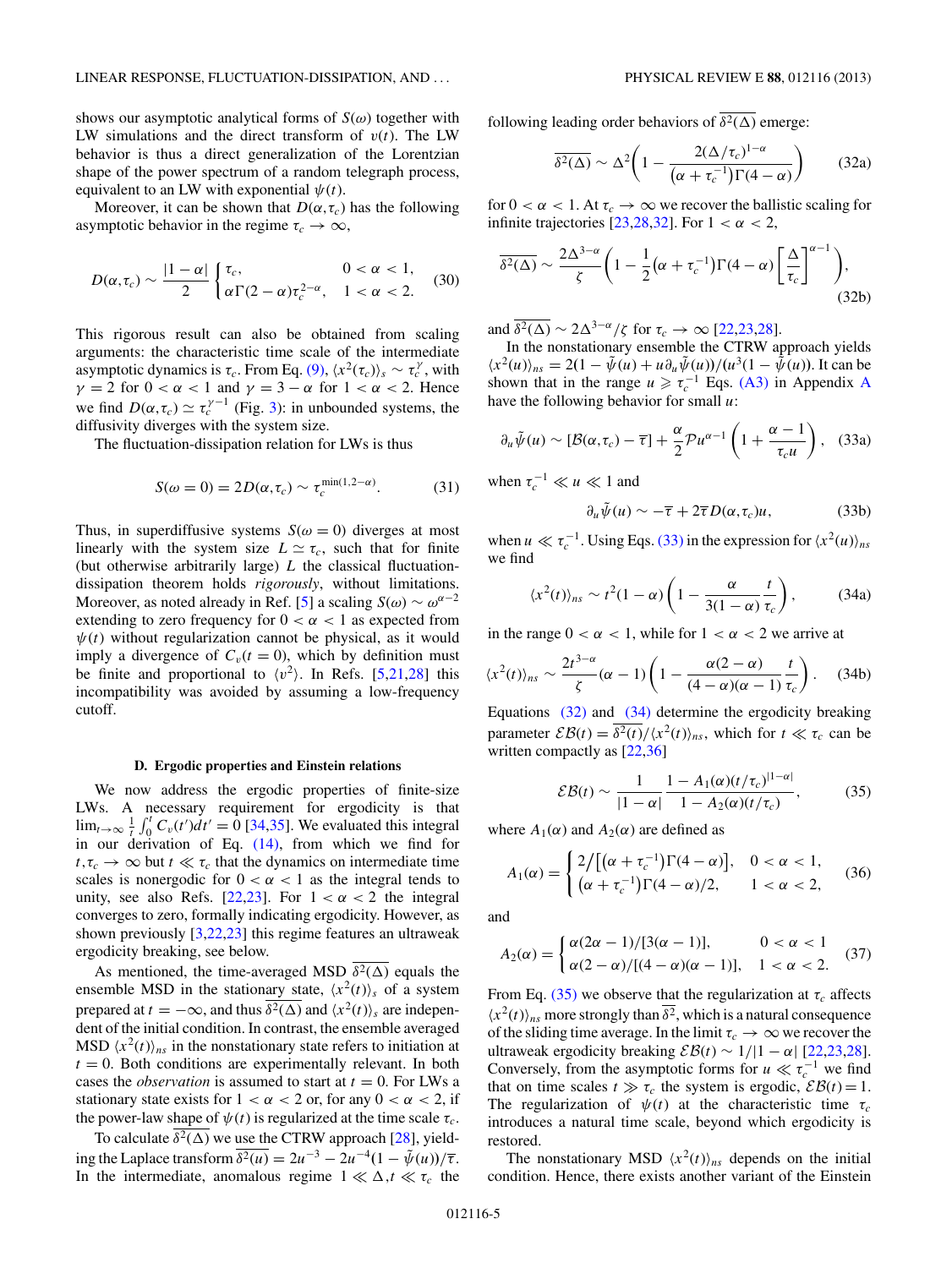relation. This nonstationary Einstein relation reads

$$
\langle x(t) \rangle_p^{ns} = \frac{1}{2} \beta f \langle x^2(t) \rangle_{ns} = \frac{1}{2} \beta f \kappa(t) \overline{\delta^2(t)}, \tag{38}
$$

where  $\kappa(t) = 1$  for  $t \gg \tau_c$  and  $\kappa(t) = 1/\mathcal{EB}(t)$  for  $1 \ll t \leq \tau_c$ . The stationary form  $(17)$  thus differs from the nonstationary one here by the factor  $\kappa(t)$ . For  $\tau_c \to \infty$  a similar relation was reported in Ref. [\[33\]](#page-7-0). We can also obtain an exact expression for the first moment in the presence of s small perturbation averaged over a time *T* ,

$$
\left\langle \overline{\delta(\Delta)} \right\rangle_p = \frac{1}{T - \Delta} \int_0^{T - \Delta} \left[ \langle x(t + \Delta) \rangle_p - \langle x(t) \rangle_p \right] dt, \tag{39}
$$

where the angular brackets denote an average over many trajectories,  $\langle \delta(\Delta) \rangle = N^{-1} \sum_{i=1}^{N} \overline{\delta_i(\Delta)}$ . The detailed calculation and exact result will be presented in a separate work [\[37\]](#page-7-0), here we merely present the intermediate-time and long-time asymptotic results. In the regime  $1 \ll T - \Delta \ll \tau_c$  we obtain in the stationary ensemble

$$
\left\langle \overline{\delta(\Delta)} \right\rangle_p^s \sim \frac{\beta f T \Delta}{2} \left( 1 - \frac{6(T/\tau_c)^{1-\alpha}}{(\alpha + \tau_c^{-1}) \Gamma(5-\alpha)} \right) \tag{40a}
$$

for  $0 < \alpha < 1$  and

$$
\left\langle \overline{\delta(\Delta)} \right\rangle_p^s \sim \frac{\beta f T^{2-\alpha} \Delta}{\zeta} \left( 1 - \frac{\left( \alpha + \tau_c^{-1} \right) \Gamma(5-\alpha)}{6} \left[ \frac{T}{\tau_c} \right]^{\alpha-1} \right), \tag{40b}
$$

for  $1 < \alpha < 2$ . For the same regime in the nonstationary ensemble we arrive at

$$
\left\langle \overline{\delta(\Delta)} \right\rangle_{p}^{ns} \sim (1 - \alpha) \frac{\beta f T \Delta}{2} \left( 1 - \frac{\alpha (T/\tau_c)}{4(1 - \alpha)} \right) \tag{40c}
$$

for  $0 < \alpha < 1$  and

$$
\left\langle \overline{\delta(\Delta)} \right\rangle_{p}^{ns} \sim (\alpha - 1) \frac{\beta f T^{2-\alpha} \Delta}{\zeta} \left( 1 - \frac{\alpha(2-\alpha)}{(5-\alpha)(\alpha-1)} \frac{T}{\tau_c} \right),\tag{40d}
$$

for  $1 < \alpha < 2$ . If, on the other hand,  $T - \Delta \gg \tau_c$  we recover in both ensembles the universal result

$$
\left\langle \overline{\delta(\Delta)} \right\rangle_p \sim \frac{\beta f}{2} D(\alpha, \tau_c) \Delta, \tag{41}
$$

which is, most importantly, independent of *T* . In all cases we find a linear scaling of  $\langle \overline{\delta} \rangle_p$  with the time lag  $\Delta$ . Moreover, we find that just as ergodicity is restored on time scales  $t \gg \tau_c$ , a time-averaged Einstein relation

$$
\left\langle \overline{\delta(\Delta)} \right\rangle_p = \frac{\beta f}{2} \langle \overline{\delta^2(\Delta)} \rangle \tag{42}
$$

holds as well, irrespective of the choice of the ensemble. The Einstein relations are valid for sufficiently small magnitudes of the driving force *f* such that the system does not exceed a maximum velocity corresponding to the scale  $\sqrt{k_B T_{\text{eff}}/m}$ set by some effective temperature  $T_{\text{eff}}$  that corresponds to the overall energy stored in the system, and nonlinear effects can be neglected. At  $\tau_c \to \infty$  we formally recover the scaling reported in Ref. [\[23\]](#page-7-0). However, as already noted by the authors of Ref. [\[33\]](#page-7-0), in the absence of a cutoff time the corresponding Einstein relation has an "expiration date" (for an arbitrarily weak bias the Einstein relation will break down eventually). This means that in the absence of a cutoff time (e.g., in an infinite system) the range of validity of the cutoff free analogues of Eqs. (40) with respect to the magnitude of  $f$ , as applied by the authors of Ref.  $[23]$ , is in fact not defined, but depends additionally on both  $T$  and  $\Delta$ . Hence, for extremely long trajectories, i.e.,  $T \rightarrow \infty$ , the relations strictly only hold for  $f = 0$ . In contrast, when  $\psi(t)$  is regularized at  $\tau_c$ , the linear response theory for both ensemble- and timeaveraged quantities has a well-defined range of validity and rigorously recovers the time-averaged Einstein relation (42) for  $\Delta \gg \tau_c$ .

## **III. CONCLUSION**

Concluding, we investigated the physical properties of finite-size LWs whose power-law waiting time density is regularized by a characteristic time scale  $\tau_c$  proportional to the physical system size *L*. Finite-size LWs thus allow us to exactly apply the Kubo linear response theory. In the presence of a constant, weak external force we found that the Einstein relation holds at all times and for all values of *α*. In particular, we discussed both the stationary and nonstationary cases. At short times the MSD is ballistic, at intermediate times it follows the classical, anomalous LW scaling, and beyond  $\tau_c$  the MSD is linear in time. For a weak periodic forcing we obtained the scaling of the spectrum at high frequencies. At low frequencies it turns over to a plateau whose value is the diffusion coefficient of the normally diffusive long time behavior at  $t \gg \tau_c$ , and thus provides the fluctuation-dissipation relation for finite-size LWs. This diffusion constant explicitly depends on  $\tau_c$  and *α*. Finite-size LWs provide a complete physical picture for superdiffusive, physical systems. Due to the time scale  $\tau_c$ classical response theory can be applied, without resorting to the introduction of artificial cutoffs. In that sense our present approach expands on relevant previous works on LWs [\[3](#page-6-0)[,5,21,23,30\]](#page-7-0).

Physically, these observations correspond to the fact that when  $t \to \tau_c$  the anomalous response gradually turns normal, and the induced velocity never exceeds the thermal velocity. To cure the diverging linear response behavior in superdiffusive systems without truncation, for deterministic chaotic systems it was suggested to introduce a relaxation time  $t_c$  and split the velocity correlation  $C_v$  into two parts [\[31\]](#page-7-0). The anomalous part of  $C_v$  ranges up to  $t_c$ , beyond which the normal regime takes over. The velocity correlation  $C_v(t)$  discussed in the present work inherently possesses such properties and does not demand an *ad hoc* separation of the integral.

We analyzed the ergodic properties of LWs in terms of the stationary ensemble averaged MSD  $\langle x^2(t) \rangle$  (equal to  $\overline{\delta^2}$ ) and the nonstationary MSD  $\langle x^2(t) \rangle_{ns}$ . Consistently with the linear response behavior we find an ultraweak ergodicity breaking at intermediate times, such that  $\delta^2(t)$  and  $\langle x^2(t) \rangle_{ns}$  differ by a constant, which depends on  $\alpha$  and the ratio of lag time  $\Delta$ (or regular time *t*) and  $\tau_c$ . When  $\tau_c \to \infty$ , this factor reduces to the known value  $1/|1 - \alpha|$ , while for times beyond  $\tau_c$  the system is ergodic.

LWs naturally extend random walk processes to the superdiffusive regime. For subdiffusive CTRW processes,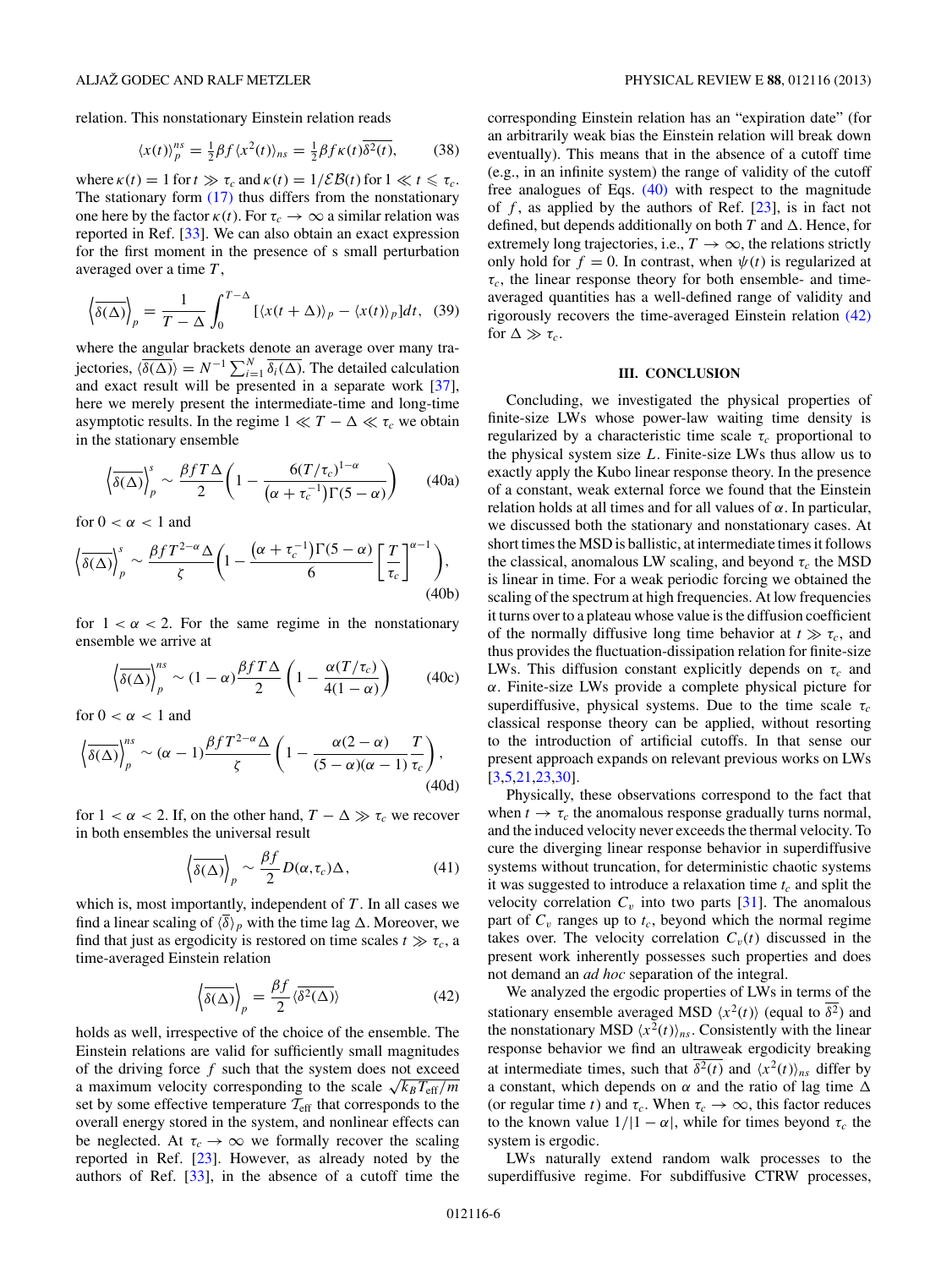<span id="page-6-0"></span>both the linear response [\[29,38\]](#page-7-0) and the weakly nonergodic properties [\[39,40\]](#page-7-0) were extensively discussed and verified experimentally, and the ageing behavior analyzed [\[41\]](#page-7-0). It will be interesting to study whether the results obtained here are indeed observed in experiments, and how (transient) ageing affects the system response. Another question of interest is whether the current results can be extended to more general superdiffusive systems.

## **ACKNOWLEDGMENTS**

We acknowledge funding from the Academy of Finland (FiDiPro scheme) and the German Federal Ministry for Education and Research.

# **APPENDIX A: EXPANSION OF THE LAPLACE TRANSFORM OF**  $\tilde{\psi}(u)$

In the regime  $u \ge \tau_c^{-1}$  we obtain

$$
\tilde{\psi}(u) = \frac{\tau_c^{\alpha} \Gamma(-\alpha)}{\Gamma(-\alpha, \tau_c^{-1})} \sum_{k,l=0}^{\infty} \left[ \binom{\alpha}{l} \frac{\tau_c^{-l}}{k!} u^{k-l+\alpha} - \sum_{m=0}^{l} \binom{l}{m} \frac{(-1)^l \tau_c^{-m}}{\Gamma(-\alpha)(l-\alpha)k!l!} u^{k+l-m} \right].
$$
\n(A1)

For  $u < \tau_c^{-1}$  we find instead

$$
\tilde{\psi}(u) = \frac{\tau_c^{\alpha} \Gamma(-\alpha)}{\Gamma(-\alpha, \tau_c^{-1})} \sum_{k,l=0}^{\infty} \left[ \binom{\alpha}{l} \frac{\tau_c^{l-\alpha}}{k!} u^{k+l} - \sum_{m=0}^{l} \binom{l}{m} \frac{(-1)^l \tau_c^{-m}}{\Gamma(-\alpha)(l-\alpha)k!l!} u^{k+l-m} \right].
$$
\n(A2)

The corresponding expansion for the derivatives  $\partial_u \tilde{\psi}(u)$  are

$$
\partial_u \tilde{\psi}(u) = \frac{\tau_c^{\alpha} \Gamma(-\alpha)}{\Gamma(-\alpha, \tau_c^{-1})} \times \left[ \sum_{k,l=0}^{\infty} \frac{\tau_c^{-l} u^{k-l+\alpha-l}}{k!} \left\{ u \binom{\alpha}{l} - \alpha \binom{\alpha-1}{l} \right\} - \sum_{m=0}^{l} \binom{l}{m} \frac{(-1)^l \tau_c^{-m}}{\Gamma(-\alpha) k! l!} u^{k+l-m} \times \left\{ \frac{1}{l-\alpha} - \frac{1}{l+1-\alpha} \right\} \right],
$$
\n(A3a)

whereas for  $u < \tau_c^{-1}$  we instead obtain

$$
\partial_u \tilde{\psi}(u) = \frac{\tau_c^{\alpha} \Gamma(-\alpha)}{\Gamma(-\alpha, \tau_c^{-1})} \times \left[ \sum_{k,l=0}^{\infty} \frac{\tau_c^{l+1-\alpha} u^{k+l}}{k!} \left\{ \tau_c^{-1} \binom{\alpha}{l} - \alpha \binom{\alpha-1}{l} \right\} \right] \n- \sum_{m=0}^{l} \binom{l}{m} \frac{(-1)^l \tau_c^{-m}}{\Gamma(-\alpha) k! l!} u^{k+l-m} \n\times \left\{ \frac{1}{l-\alpha} - \frac{1}{l+1-\alpha} \right\} \right].
$$
\n(A3b)

### **APPENDIX B: FLUCTUATION POWER SPECTRUM**

In the regime  $\omega \ge \tau_c^{-1}$  we obtain

$$
S(\omega) = \frac{2\tau_c^{\alpha}\Gamma(-\alpha)}{\overline{\tau}\Gamma(-\alpha, \tau_c^{-1})} \sum_{k,l=0}^{\infty}
$$
  
 
$$
\times \left[a_{kl}\omega^{k-l+\alpha-2} - \sum_{m=0}^{l} b_{klm}\omega^{k+l-m}\right], \quad (B1a)
$$

where the coefficients are given by

$$
a_{kl} = \binom{\alpha}{l} \frac{\tau_c^{-l}}{k!} \cos\left( [k - l + \alpha - 2] \frac{\pi}{2} \right), \quad \text{(B1b)}
$$

$$
b_{klm} = \Gamma(-\alpha)^{-1} \binom{l}{m} \frac{(-1)^l \tau_c^{-m}}{(l - \alpha)k!l!} \cos
$$

$$
\times \left( [k+l-m] \frac{\pi}{2} \right) (1 - \Delta_{lm}), \tag{B1c}
$$

with  $\delta(\omega)$  and  $\Delta_{lm}$  being the Dirac and Kronecker deltas, respectively. For  $\omega < \tau_c^{-1}$  we get

$$
S(\omega) = \frac{2\tau_c^{\alpha}\Gamma(-\alpha)}{\overline{\tau}\Gamma(-\alpha, \tau_c^{-1})}
$$

$$
\times \sum_{k,l=0}^{\infty} \left[c_{kl}\omega^{k+l} - \sum_{m=0}^{l} d_{klm}\omega^{k+l-m}\right], \quad (B2a)
$$

with the expansion coefficients

$$
c_{kl} = \binom{\alpha}{l} \frac{\tau_c^{l-\alpha}}{k!} \cos\left([k+l]\frac{\pi}{2}\delta(\omega)\right) (1-\delta(\omega))
$$
, (B2b)  

$$
d_{klm} = \Gamma(-\alpha)^{-1} \binom{l}{m} \frac{(-1)^l \tau_c^{-m}}{(l-\alpha)k!l!} \cos\left(\frac{k+l-m}{2}\delta(\omega)\right) [1-\delta(k+l-m)].
$$
 (B2c)

- [1] G. M. Zaslavsky, *Hamiltonian Chaos and Fractional Dynamics* (Oxford University Press, Oxford, England, 2008).
- [3] G. Zumofen and J. Klafter, Phys. Rev. E **47**[, 851 \(1993\);](http://dx.doi.org/10.1103/PhysRevE.47.851) **[51](http://dx.doi.org/10.1103/PhysRevE.51.1818)**, [1818 \(1995\).](http://dx.doi.org/10.1103/PhysRevE.51.1818)
- [2] J. Klafter, M. F. Shlesinger, and G. Zumofen, [Phys. Today](http://dx.doi.org/10.1063/1.881487) **49**, [33 \(1996\).](http://dx.doi.org/10.1063/1.881487)
- [4] T. H. Solomon, E. R. Weeks, and H. L. Swinney, [Phys. Rev.](http://dx.doi.org/10.1103/PhysRevLett.71.3975) Lett. **71**[, 3975 \(1993\).](http://dx.doi.org/10.1103/PhysRevLett.71.3975)